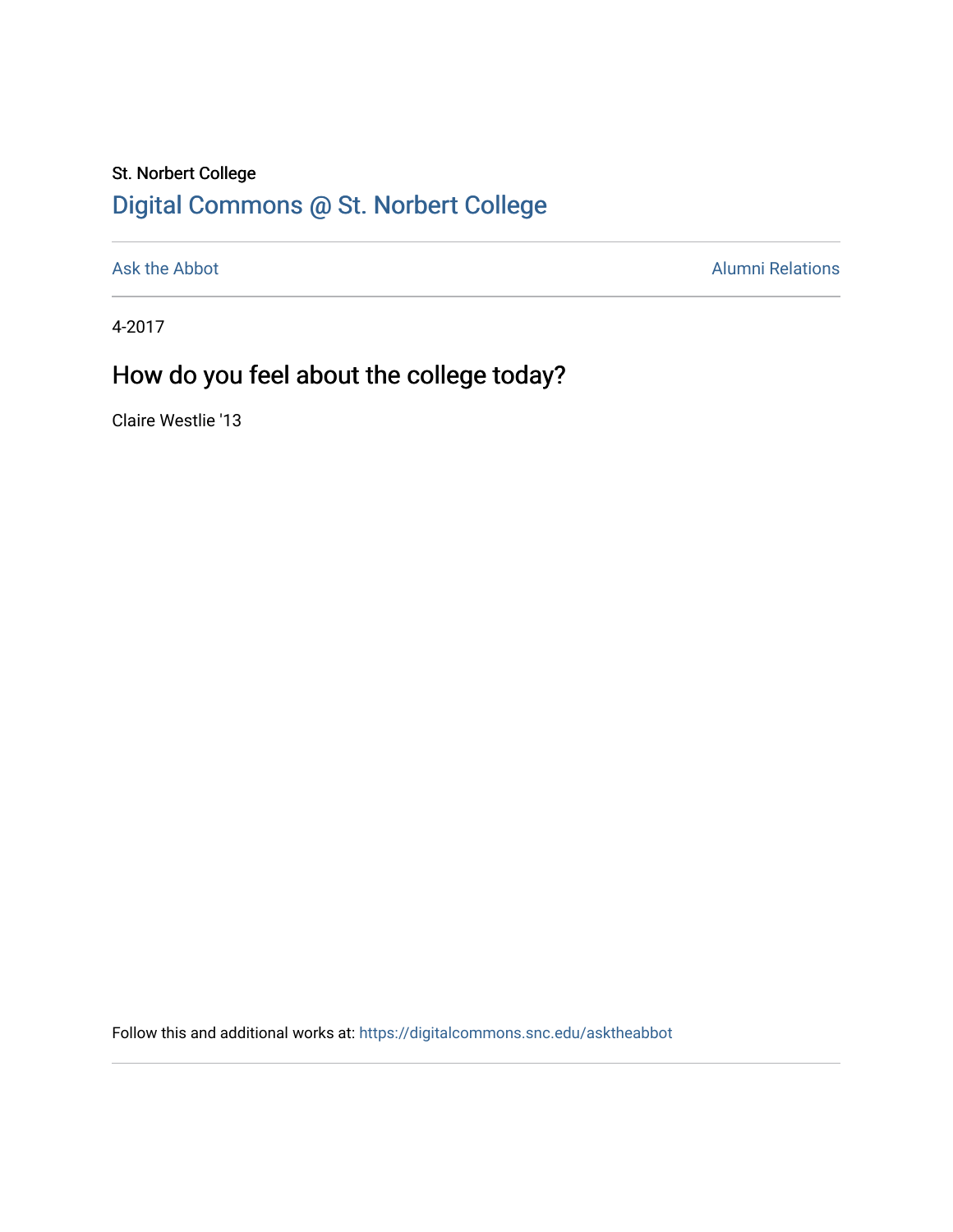

[Academics](https://www.snc.edu/academics) [Admission](https://www.snc.edu/admission) [Campus Life](https://www.snc.edu/campuslife) [Living Norbertine](https://www.snc.edu/livingnorbertine) [Athletics](https://www.snc.edu/athletics) [About](https://www.snc.edu/about)

Q

Giving

to SNC

[Alumni](https://www.snc.edu/alumni/)  $\geq$  [Ask the Abbot](https://www.snc.edu/alumni/abbot/)  $\geq$  April 2017 合

### [Alumni](https://www.snc.edu/alumni/index.html)

[Events & Reunions](https://www.snc.edu/alumni/event/index.html) [Behind the Arch](https://www.snc.edu/alumni/event/behindthearch/) [Benefits and Services](https://www.snc.edu/alumni/benefits.html) [Get Involved](https://www.snc.edu/alumni/getinvolved.html) [Give to SNC](http://giving.snc.edu/) [Alumni Awards](https://www.snc.edu/alumni/awards/index.html) [Knight Lights](https://www.snc.edu/alumni/knightlights/index.html) [Alumni-Owned](https://www.snc.edu/alumni/directory/index.html) [Businesses Network](https://www.snc.edu/alumni/directory/index.html) [Alumni Board](https://www.snc.edu/alumni/alumniboard.html) [Student Alumni](https://www.snc.edu/alumni/saa.html) [Ambassadors](https://www.snc.edu/alumni/saa.html) [Staff](https://www.snc.edu/alumni/contactus.html)

# April 2017 Question:

Dear Abbot Pennings,

"In the college magazine, President Kunkel says, "I think if Abbot Pennings walked back on campus, and looked around for a while, and dropped in on the classes and the programs and the extracurricular activities … I think he would feel pretty good that everything is still grounded in the values and tradition he brought to the place in the first place." You have a great vantage point from your plinth in the library. How do you feel about the college today?"

Claire Westlie '13

#### Answer:

Dearest Claire,

I must say that, although the entire campus has been transformed over the years, it does my heart good to see the essential things that remain constant in our community. The mission of the college is steadfast and strong today, just as it was when I founded it on the banks of the Fox River ever so long ago. For this, I credit not only each president, but those with whom each has worked alongside – our staff, faculty and our students throughout the years. It is only by this collective passion that an entity can flourish to such great extent.

Surveying the campus today, I see marks of mission not only in the buildings but in the hearts of the people who come here. Words like *communio*; "to teach by word and example"; and my own abbatial motto, "let us love one another" – these are



### Ask The Abbot

As the founder of St. Norbert College, and having a prime seat in the center of campus throughout the years, I, Abbot Bernard Pennings, hold the answers to many of your burning questions about the college. [Submit Your Question](https://www.snc.edu/alumni/abbot/index.html)